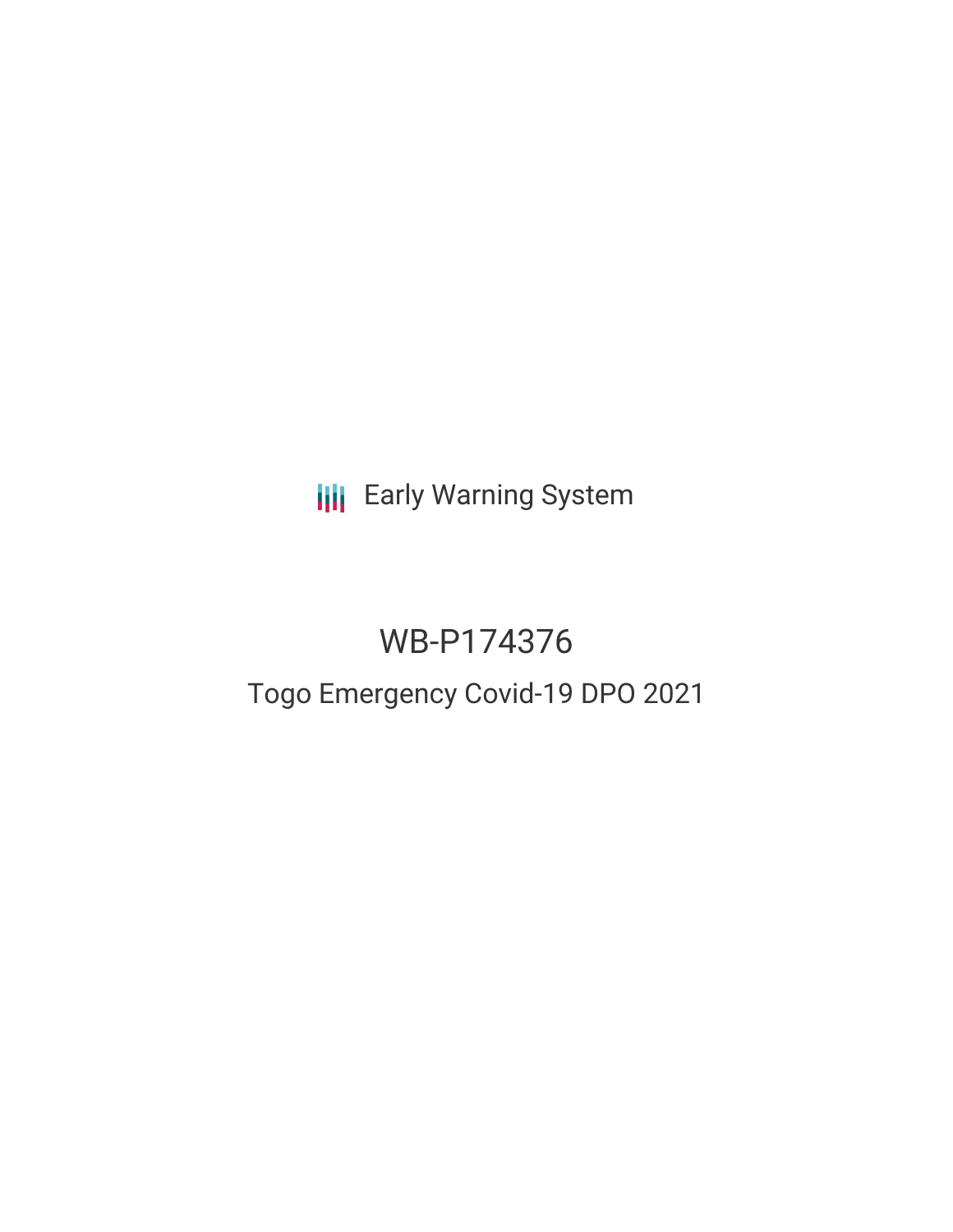

| <b>Countries</b>               | Togo                                     |
|--------------------------------|------------------------------------------|
| <b>Financial Institutions</b>  | World Bank (WB)                          |
| <b>Status</b>                  | Approved                                 |
| <b>Bank Risk Rating</b>        | U                                        |
| <b>Voting Date</b>             | 2020-09-10                               |
| <b>Borrower</b>                | Government of Togo                       |
| <b>Sectors</b>                 | Education and Health, Industry and Trade |
| <b>Investment Type(s)</b>      | Loan                                     |
| <b>Investment Amount (USD)</b> | \$70.00 million                          |
| <b>Loan Amount (USD)</b>       | \$70.00 million                          |
| <b>Project Cost (USD)</b>      | \$70.00 million                          |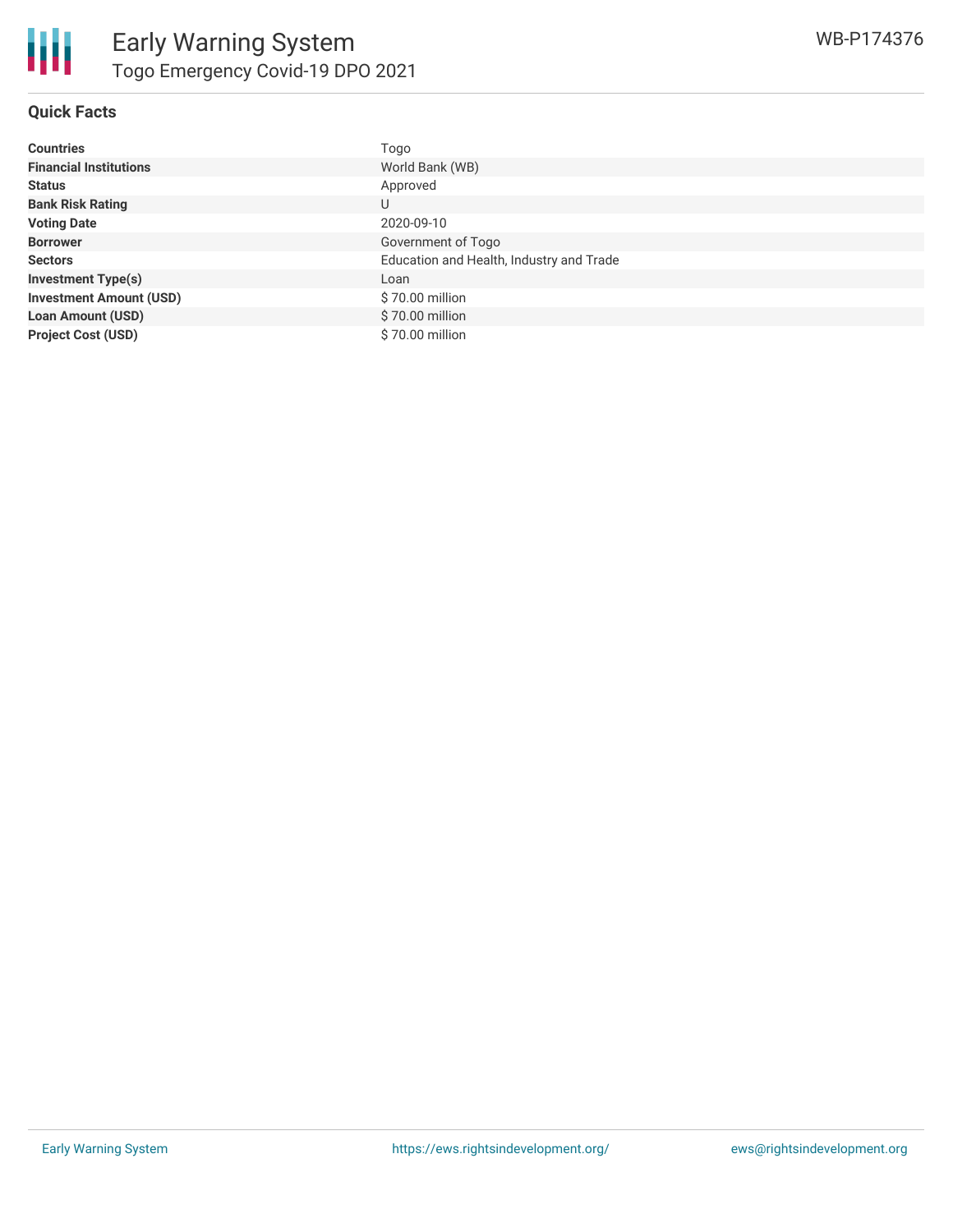



### **Project Description**

According to bank documents, the project aims to: (i) strengthen the crisis response framework for better health outcomes, (ii) mitigate the negative poverty and social impacts of the crisis, and (iii) lay the foundations for economic recovery.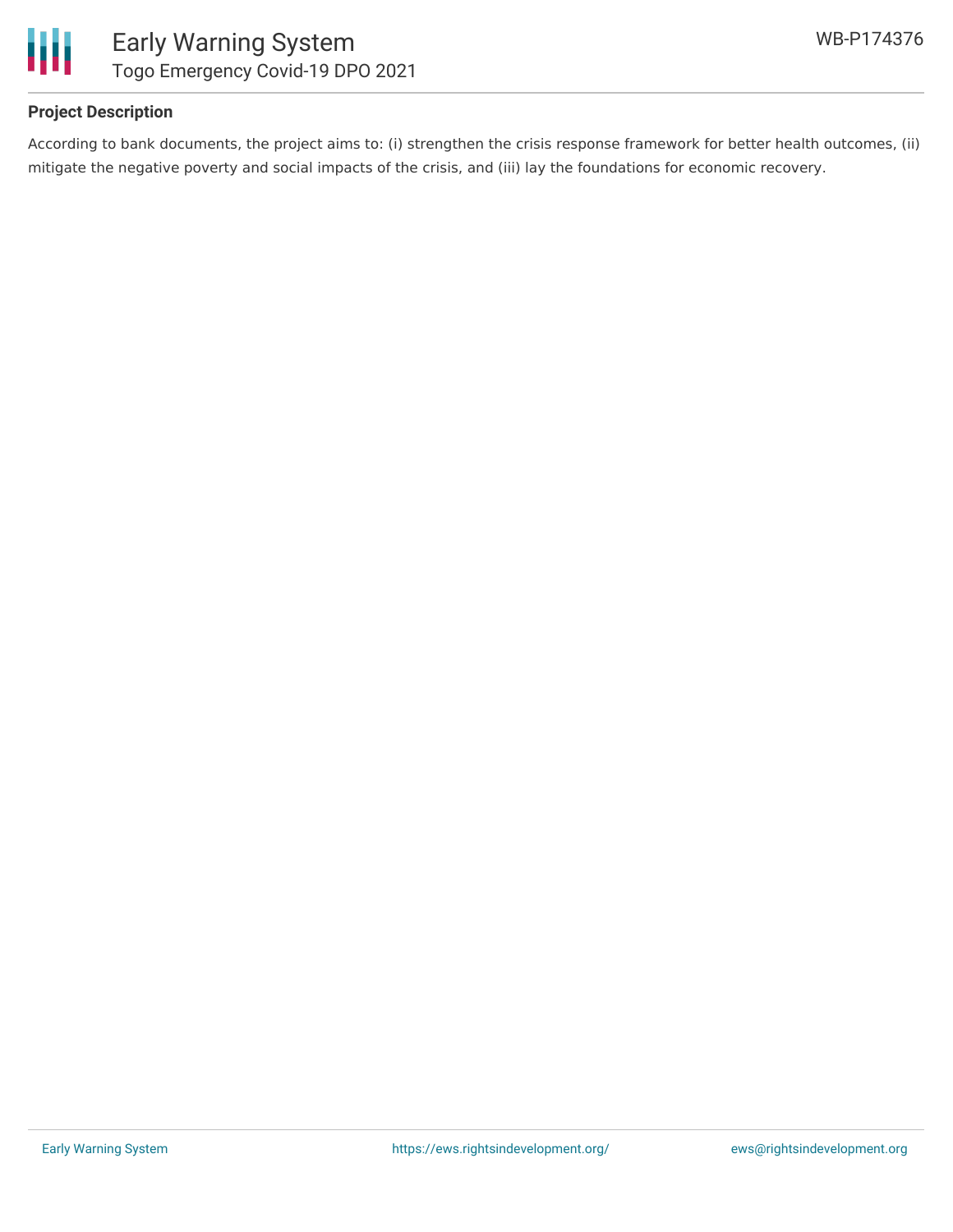

#### **Investment Description**

World Bank (WB)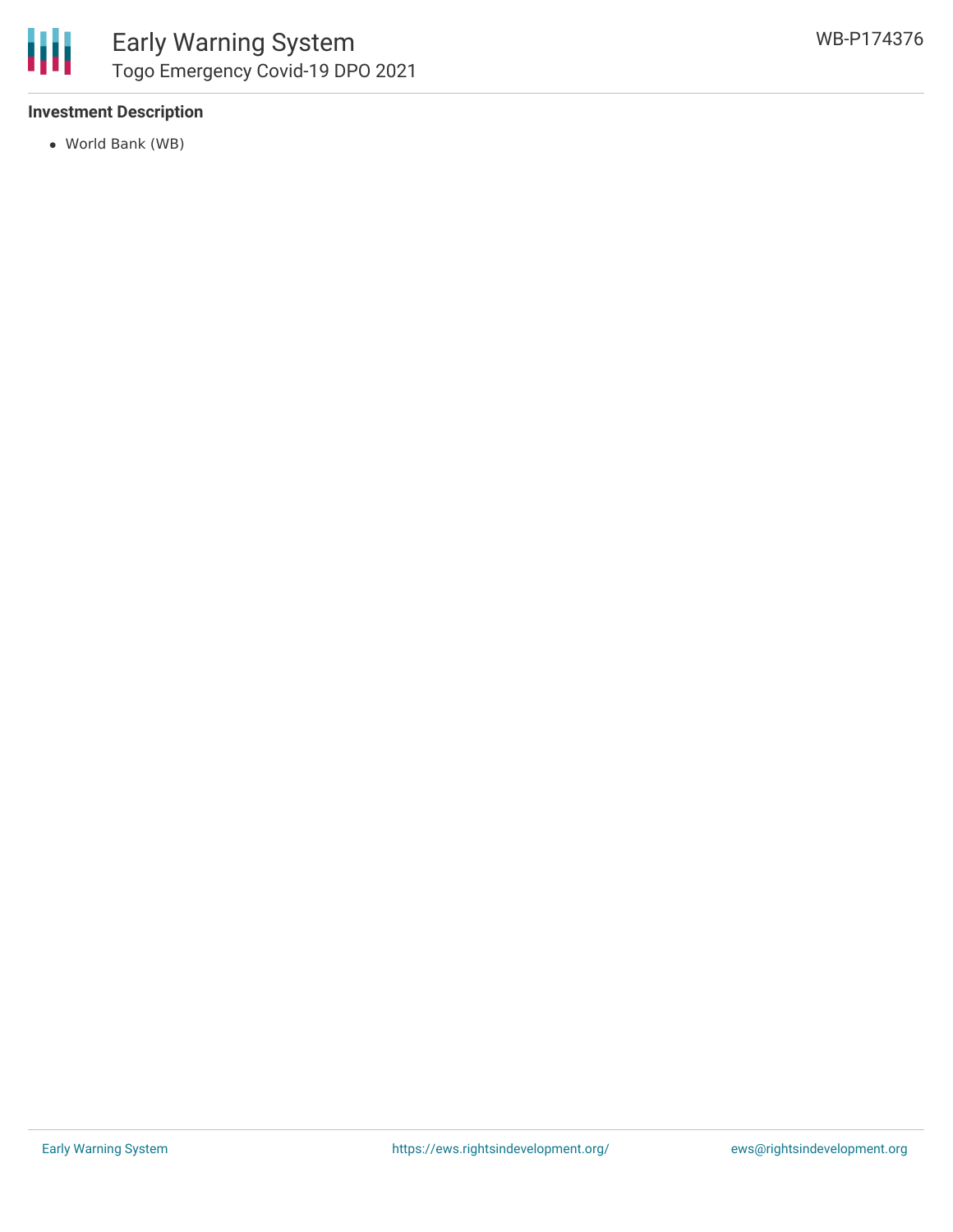

#### **Contact Information**

### **MINISTÈRE DE L'ECONOMIE ET DES FINANCES**

Mongo Aharh-Kpessou, Permanent Secretary

spreformetg@gmail.com